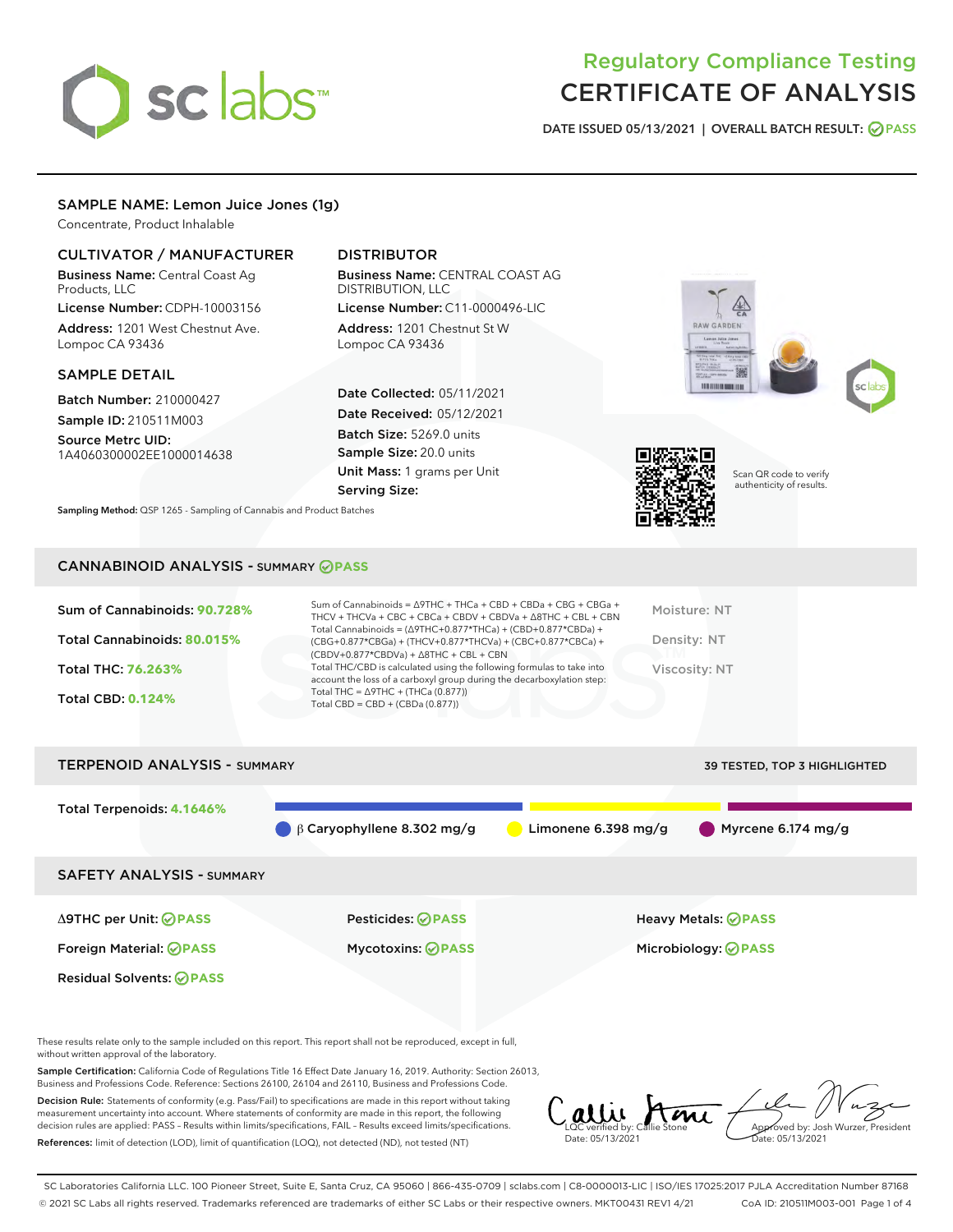



LEMON JUICE JONES (1G) | DATE ISSUED 05/13/2021 | OVERALL BATCH RESULT: @ PASS

#### CANNABINOID TEST RESULTS - 05/12/2021 2 PASS

Tested by high-performance liquid chromatography with diode-array detection (HPLC-DAD). **Method:** QSP 1157 - Analysis of Cannabinoids by HPLC-DAD

#### TOTAL CANNABINOIDS: **80.015%**

Total Cannabinoids (Total THC) + (Total CBD) + (Total CBG) + (Total THCV) + (Total CBC) + (Total CBDV) + ∆8THC + CBL + CBN

TOTAL THC: **76.263%** Total THC (∆9THC+0.877\*THCa)

TOTAL CBD: **0.124%**

Total CBD (CBD+0.877\*CBDa)

TOTAL CBG: 2.26% Total CBG (CBG+0.877\*CBGa)

TOTAL THCV: 0.68% Total THCV (THCV+0.877\*THCVa)

TOTAL CBC: 0.688% Total CBC (CBC+0.877\*CBCa)

TOTAL CBDV: ND Total CBDV (CBDV+0.877\*CBDVa)

| <b>COMPOUND</b> | LOD/LOQ<br>(mg/g)          | <b>MEASUREMENT</b><br><b>UNCERTAINTY</b><br>(mg/g) | <b>RESULT</b><br>(mg/g) | <b>RESULT</b><br>(%) |
|-----------------|----------------------------|----------------------------------------------------|-------------------------|----------------------|
| <b>THCa</b>     | 0.05/0.14                  | ±21.403                                            | 832.79                  | 83.279               |
| <b>A9THC</b>    | 0.06 / 0.26                | ±1.110                                             | 32.27                   | 3.227                |
| <b>CBGa</b>     | 0.1 / 0.2                  | ±1.15                                              | 22.0                    | 2.20                 |
| <b>THCVa</b>    | 0.07/0.20                  | ±0.370                                             | 7.75                    | 0.775                |
| <b>CBCa</b>     | 0.07/0.28                  | ±0.356                                             | 7.27                    | 0.727                |
| <b>CBG</b>      | 0.06/0.19                  | ±0.130                                             | 3.29                    | 0.329                |
| <b>CBDa</b>     | 0.02/0.19                  | ±0.041                                             | 1.41                    | 0.141                |
| <b>CBC</b>      | 0.2 / 0.5                  | $\pm 0.01$                                         | 0.5                     | 0.05                 |
| A8THC           | 0.1/0.4                    | N/A                                                | <b>ND</b>               | <b>ND</b>            |
| <b>THCV</b>     | 0.1/0.2                    | N/A                                                | <b>ND</b>               | <b>ND</b>            |
| <b>CBD</b>      | 0.07/0.29                  | N/A                                                | <b>ND</b>               | <b>ND</b>            |
| <b>CBDV</b>     | 0.04 / 0.15                | N/A                                                | <b>ND</b>               | <b>ND</b>            |
| <b>CBDVa</b>    | 0.03/0.53                  | N/A                                                | <b>ND</b>               | <b>ND</b>            |
| <b>CBL</b>      | 0.06 / 0.24                | N/A                                                | <b>ND</b>               | <b>ND</b>            |
| <b>CBN</b>      | 0.1/0.3                    | N/A                                                | <b>ND</b>               | <b>ND</b>            |
|                 | <b>SUM OF CANNABINOIDS</b> |                                                    | 907.28 mg/g             | 90.728%              |

#### **UNIT MASS: 1 grams per Unit**

| ∆9THC per Unit                        | 1120 per-package limit     | 32.27 mg/unit<br><b>PASS</b> |
|---------------------------------------|----------------------------|------------------------------|
| <b>Total THC per Unit</b>             |                            | 762.63 mg/unit               |
| <b>CBD per Unit</b>                   |                            | <b>ND</b>                    |
| <b>Total CBD per Unit</b>             |                            | $1.24$ mg/unit               |
| Sum of Cannabinoids<br>per Unit       |                            | 907.28 mg/unit               |
| <b>Total Cannabinoids</b><br>per Unit |                            | 800.15 mg/unit               |
| <b>MOISTURE TEST RESULT</b>           | <b>DENSITY TEST RESULT</b> | <b>VISCOSITY TEST RESULT</b> |

Not Tested

Not Tested

Not Tested

#### TERPENOID TEST RESULTS - 05/13/2021

Terpene analysis utilizing gas chromatography-flame ionization detection (GC-FID). **Method:** QSP 1192 - Analysis of Terpenoids by GC-FID

| <b>COMPOUND</b>         | LOD/LOQ<br>(mg/g) | <b>MEASUREMENT</b><br><b>UNCERTAINTY</b><br>(mg/g) | <b>RESULT</b><br>(mg/g)                         | <b>RESULT</b><br>(%) |
|-------------------------|-------------------|----------------------------------------------------|-------------------------------------------------|----------------------|
| $\beta$ Caryophyllene   | 0.004 / 0.012     | ±0.2956                                            | 8.302                                           | 0.8302               |
| Limonene                | 0.005 / 0.016     | ±0.0915                                            | 6.398                                           | 0.6398               |
| <b>Myrcene</b>          | 0.008 / 0.025     | ±0.0796                                            | 6.174                                           | 0.6174               |
| $\alpha$ Bisabolol      | 0.008 / 0.026     | ±0.1722                                            | 3.225                                           | 0.3225               |
| $\alpha$ Humulene       | 0.009/0.029       | ±0.0824                                            | 2.568                                           | 0.2568               |
| Linalool                | 0.009 / 0.032     | ±0.0920                                            | 2.422                                           | 0.2422               |
| Guaiol                  | 0.009 / 0.030     | ±0.1121                                            | 2.376                                           | 0.2376               |
| Terpinolene             | 0.008 / 0.026     | ±0.0469                                            | 2.290                                           | 0.2290               |
| Terpineol               | 0.016 / 0.055     | ±0.0705                                            | 1.148                                           | 0.1148               |
| Ocimene                 | 0.011 / 0.038     | ±0.0359                                            | 1.119                                           | 0.1119               |
| $\beta$ Pinene          | 0.004 / 0.014     | ±0.0126                                            | 1.098                                           | 0.1098               |
| Fenchol                 | 0.010 / 0.034     | ±0.0410                                            | 1.059                                           | 0.1059               |
| $\alpha$ Pinene         | 0.005 / 0.017     | ±0.0075                                            | 0.873                                           | 0.0873               |
| trans-ß-Farnesene       | 0.008 / 0.025     | ±0.0253                                            | 0.712                                           | 0.0712               |
| Caryophyllene<br>Oxide  | 0.010 / 0.033     | ±0.0189                                            | 0.411                                           | 0.0411               |
| <b>Borneol</b>          | 0.005 / 0.016     | ±0.0113                                            | 0.270                                           | 0.0270               |
| Citronellol             | 0.003 / 0.010     | ±0.0101                                            | 0.207                                           | 0.0207               |
| Nerolidol               | 0.009 / 0.028     | ±0.0130                                            | 0.207                                           | 0.0207               |
| Valencene               | 0.009 / 0.030     | ±0.0090                                            | 0.130                                           | 0.0130               |
| Fenchone                | 0.009 / 0.028     | ±0.0036                                            | 0.123                                           | 0.0123               |
| Camphene                | 0.005 / 0.015     | ±0.0011                                            | 0.097                                           | 0.0097               |
| Geraniol                | 0.002 / 0.007     | ±0.0034                                            | 0.078                                           | 0.0078               |
| $\alpha$ Phellandrene   | 0.006 / 0.020     | ±0.0008                                            | 0.060                                           | 0.0060               |
| $\alpha$ Cedrene        | 0.005 / 0.016     | ±0.0017                                            | 0.058                                           | 0.0058               |
| Sabinene Hydrate        | 0.006 / 0.022     | ±0.0022                                            | 0.056                                           | 0.0056               |
| 3 Carene                | 0.005 / 0.018     | ±0.0008                                            | 0.054                                           | 0.0054               |
| $\alpha$ Terpinene      | 0.005 / 0.017     | ±0.0008                                            | 0.052                                           | 0.0052               |
| $\gamma$ Terpinene      | 0.006 / 0.018     | ±0.0009                                            | 0.051                                           | 0.0051               |
| Nerol                   | 0.003 / 0.011     | ±0.0012                                            | 0.028                                           | 0.0028               |
| Menthol                 | 0.008 / 0.025     | N/A                                                | <loq< th=""><th><loq< th=""></loq<></th></loq<> | <loq< th=""></loq<>  |
| Sabinene                | 0.004 / 0.014     | N/A                                                | ND                                              | ND                   |
| p-Cymene                | 0.005 / 0.016     | N/A                                                | ND                                              | ND                   |
| Eucalyptol              | 0.006 / 0.018     | N/A                                                | ND                                              | ND                   |
| (-)-Isopulegol          | 0.005 / 0.016     | N/A                                                | ND                                              | ND                   |
| Camphor                 | 0.006 / 0.019     | N/A                                                | ND                                              | ND                   |
| Isoborneol              | 0.004 / 0.012     | N/A                                                | <b>ND</b>                                       | ND                   |
| R-(+)-Pulegone          | 0.003 / 0.011     | N/A                                                | ND                                              | ND                   |
| <b>Geranyl Acetate</b>  | 0.004 / 0.014     | N/A                                                | ND                                              | ND                   |
| Cedrol                  | 0.008 / 0.027     | N/A                                                | <b>ND</b>                                       | ND                   |
| <b>TOTAL TERPENOIDS</b> |                   |                                                    | 41.646 mg/g                                     | 4.1646%              |

SC Laboratories California LLC. 100 Pioneer Street, Suite E, Santa Cruz, CA 95060 | 866-435-0709 | sclabs.com | C8-0000013-LIC | ISO/IES 17025:2017 PJLA Accreditation Number 87168 © 2021 SC Labs all rights reserved. Trademarks referenced are trademarks of either SC Labs or their respective owners. MKT00431 REV1 4/21 CoA ID: 210511M003-001 Page 2 of 4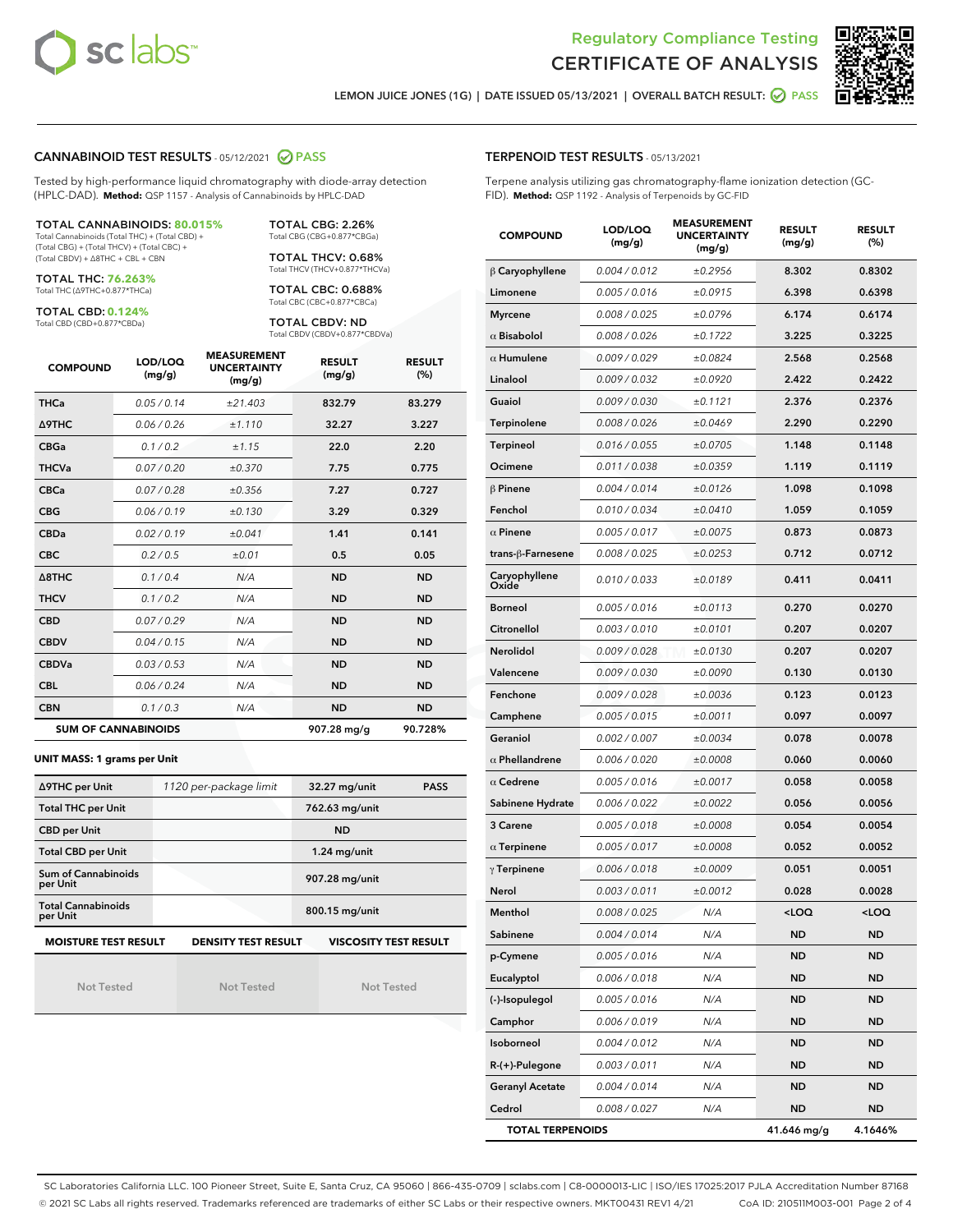



LEMON JUICE JONES (1G) | DATE ISSUED 05/13/2021 | OVERALL BATCH RESULT: @ PASS

#### PESTICIDE TEST RESULTS - 05/13/2021 @ PASS

Pesticide and plant growth regulator analysis utilizing high-performance liquid chromatography-mass spectrometry (HPLC-MS) or gas chromatography-mass spectrometry (GC-MS). \*GC-MS utilized where indicated. **Method:** QSP 1212 - Analysis of Pesticides and Mycotoxins by LC-MS or QSP 1213 - Analysis of Pesticides by GC-MS

| <b>COMPOUND</b>             | LOD/LOQ<br>$(\mu g/g)$ | <b>ACTION</b><br>LIMIT<br>(µg/g) | <b>MEASUREMENT</b><br><b>UNCERTAINTY</b><br>$(\mu g/g)$ | <b>RESULT</b><br>(µg/g) | <b>RESULT</b> |
|-----------------------------|------------------------|----------------------------------|---------------------------------------------------------|-------------------------|---------------|
| <b>Abamectin</b>            | 0.03 / 0.10            | 0.1                              | N/A                                                     | <b>ND</b>               | <b>PASS</b>   |
| Acephate                    | 0.02 / 0.07            | 0.1                              | N/A                                                     | <b>ND</b>               | <b>PASS</b>   |
| Acequinocyl                 | 0.02 / 0.07            | 0.1                              | N/A                                                     | ND                      | <b>PASS</b>   |
| Acetamiprid                 | 0.02 / 0.05            | 0.1                              | N/A                                                     | <b>ND</b>               | <b>PASS</b>   |
| Aldicarb                    | 0.03 / 0.08            | $\geq$ LOD                       | N/A                                                     | <b>ND</b>               | <b>PASS</b>   |
| Azoxystrobin                | 0.02 / 0.07            | 0.1                              | N/A                                                     | ND                      | <b>PASS</b>   |
| <b>Bifenazate</b>           | 0.01 / 0.04            | 0.1                              | N/A                                                     | <b>ND</b>               | <b>PASS</b>   |
| <b>Bifenthrin</b>           | 0.02 / 0.05            | 3                                | N/A                                                     | <b>ND</b>               | <b>PASS</b>   |
| <b>Boscalid</b>             | 0.03/0.09              | 0.1                              | N/A                                                     | ND                      | <b>PASS</b>   |
| Captan                      | 0.19/0.57              | 0.7                              | N/A                                                     | <b>ND</b>               | <b>PASS</b>   |
| Carbaryl                    | 0.02 / 0.06            | 0.5                              | N/A                                                     | <b>ND</b>               | <b>PASS</b>   |
| Carbofuran                  | 0.02 / 0.05            | ≥ LOD                            | N/A                                                     | ND                      | PASS          |
| Chlorantranilip-<br>role    | 0.04 / 0.12            | 10                               | N/A                                                     | <b>ND</b>               | <b>PASS</b>   |
| Chlordane*                  | 0.03 / 0.08            | ≥ LOD                            | N/A                                                     | <b>ND</b>               | <b>PASS</b>   |
| Chlorfenapyr*               | 0.03 / 0.10            | ≥ LOD                            | N/A                                                     | <b>ND</b>               | <b>PASS</b>   |
| Chlorpyrifos                | 0.02 / 0.06            | ≥ LOD                            | N/A                                                     | ND                      | <b>PASS</b>   |
| Clofentezine                | 0.03 / 0.09            | 0.1                              | N/A                                                     | <b>ND</b>               | <b>PASS</b>   |
| Coumaphos                   | 0.02 / 0.07            | ≥ LOD                            | N/A                                                     | <b>ND</b>               | <b>PASS</b>   |
| Cyfluthrin                  | 0.12 / 0.38            | $\overline{c}$                   | N/A                                                     | ND                      | <b>PASS</b>   |
| Cypermethrin                | 0.11 / 0.32            | $\mathcal{I}$                    | N/A                                                     | ND                      | <b>PASS</b>   |
| Daminozide                  | 0.02 / 0.07            | $\geq$ LOD                       | N/A                                                     | <b>ND</b>               | <b>PASS</b>   |
| <b>DDVP</b><br>(Dichlorvos) | 0.03 / 0.09            | $\geq$ LOD                       | N/A                                                     | <b>ND</b>               | <b>PASS</b>   |
| <b>Diazinon</b>             | 0.02 / 0.05            | 0.1                              | N/A                                                     | <b>ND</b>               | <b>PASS</b>   |
| Dimethoate                  | 0.03 / 0.08            | ≥ LOD                            | N/A                                                     | <b>ND</b>               | <b>PASS</b>   |
| Dimethomorph                | 0.03/0.09              | $\overline{2}$                   | N/A                                                     | ND                      | <b>PASS</b>   |
| Ethoprop(hos)               | 0.03/0.10              | $\ge$ LOD                        | N/A                                                     | <b>ND</b>               | <b>PASS</b>   |
| Etofenprox                  | 0.02 / 0.06            | ≥ LOD                            | N/A                                                     | <b>ND</b>               | <b>PASS</b>   |
| Etoxazole                   | 0.02 / 0.06            | 0.1                              | N/A                                                     | <b>ND</b>               | <b>PASS</b>   |
| Fenhexamid                  | 0.03 / 0.09            | 0.1                              | N/A                                                     | ND                      | <b>PASS</b>   |
| Fenoxycarb                  | 0.03 / 0.08            | ≥ LOD                            | N/A                                                     | ND                      | <b>PASS</b>   |
| Fenpyroximate               | 0.02 / 0.06            | 0.1                              | N/A                                                     | <b>ND</b>               | <b>PASS</b>   |
| Fipronil                    | 0.03 / 0.08            | $\ge$ LOD                        | N/A                                                     | <b>ND</b>               | <b>PASS</b>   |
| Flonicamid                  | 0.03 / 0.10            | 0.1                              | N/A                                                     | <b>ND</b>               | <b>PASS</b>   |
| Fludioxonil                 | 0.03 / 0.10            | 0.1                              | N/A                                                     | <b>ND</b>               | <b>PASS</b>   |
| Hexythiazox                 | 0.02 / 0.07            | 0.1                              | N/A                                                     | <b>ND</b>               | <b>PASS</b>   |
| Imazalil                    | 0.02 / 0.06            | ≥ LOD                            | N/A                                                     | <b>ND</b>               | <b>PASS</b>   |
| Imidacloprid                | 0.04 / 0.11            | 5                                | N/A                                                     | <b>ND</b>               | <b>PASS</b>   |
| Kresoxim-methyl             | 0.02 / 0.07            | 0.1                              | N/A                                                     | ND                      | <b>PASS</b>   |

#### PESTICIDE TEST RESULTS - 05/13/2021 continued

| <b>COMPOUND</b>               | LOD/LOQ<br>$(\mu g/g)$ | <b>ACTION</b><br><b>LIMIT</b><br>$(\mu g/g)$ | <b>MEASUREMENT</b><br><b>UNCERTAINTY</b><br>$(\mu g/g)$ | <b>RESULT</b><br>(µg/g) | <b>RESULT</b> |
|-------------------------------|------------------------|----------------------------------------------|---------------------------------------------------------|-------------------------|---------------|
| <b>Malathion</b>              | 0.03 / 0.09            | 0.5                                          | N/A                                                     | <b>ND</b>               | <b>PASS</b>   |
| Metalaxyl                     | 0.02 / 0.07            | 2                                            | N/A                                                     | <b>ND</b>               | <b>PASS</b>   |
| <b>Methiocarb</b>             | 0.02 / 0.07            | $\geq$ LOD                                   | N/A                                                     | <b>ND</b>               | <b>PASS</b>   |
| Methomyl                      | 0.03 / 0.10            | $\mathbf{1}$                                 | N/A                                                     | ND                      | <b>PASS</b>   |
| Methyl<br>parathion           | 0.03/0.10              | $\geq$ LOD                                   | N/A                                                     | <b>ND</b>               | <b>PASS</b>   |
| <b>Mevinphos</b>              | 0.03 / 0.09            | $\geq$ LOD                                   | N/A                                                     | <b>ND</b>               | <b>PASS</b>   |
| Myclobutanil                  | 0.03 / 0.09            | 0.1                                          | N/A                                                     | <b>ND</b>               | <b>PASS</b>   |
| Naled                         | 0.02 / 0.07            | 0.1                                          | N/A                                                     | <b>ND</b>               | <b>PASS</b>   |
| Oxamyl                        | 0.04 / 0.11            | 0.5                                          | N/A                                                     | <b>ND</b>               | <b>PASS</b>   |
| Paclobutrazol                 | 0.02 / 0.05            | ≥ LOD                                        | N/A                                                     | <b>ND</b>               | PASS          |
| Pentachloronitro-<br>benzene* | 0.03 / 0.09            | 0.1                                          | N/A                                                     | ND                      | <b>PASS</b>   |
| Permethrin                    | 0.04/0.12              | 0.5                                          | N/A                                                     | <b>ND</b>               | <b>PASS</b>   |
| Phosmet                       | 0.03 / 0.10            | 0.1                                          | N/A                                                     | <b>ND</b>               | <b>PASS</b>   |
| Piperonylbu-<br>toxide        | 0.02 / 0.07            | 3                                            | N/A                                                     | <b>ND</b>               | <b>PASS</b>   |
| Prallethrin                   | 0.03 / 0.08            | 0.1                                          | N/A                                                     | <b>ND</b>               | <b>PASS</b>   |
| Propiconazole                 | 0.02 / 0.07            | 0.1                                          | N/A                                                     | <b>ND</b>               | <b>PASS</b>   |
| Propoxur                      | 0.03 / 0.09            | $\geq$ LOD                                   | N/A                                                     | <b>ND</b>               | <b>PASS</b>   |
| Pyrethrins                    | 0.04/0.12              | 0.5                                          | N/A                                                     | <b>ND</b>               | <b>PASS</b>   |
| Pyridaben                     | 0.02 / 0.07            | 0.1                                          | N/A                                                     | <b>ND</b>               | <b>PASS</b>   |
| Spinetoram                    | 0.02 / 0.07            | 0.1                                          | N/A                                                     | ND                      | <b>PASS</b>   |
| Spinosad                      | 0.02 / 0.07            | 0.1                                          | N/A                                                     | <b>ND</b>               | <b>PASS</b>   |
| Spiromesifen                  | 0.02 / 0.05            | 0.1                                          | N/A                                                     | <b>ND</b>               | <b>PASS</b>   |
| Spirotetramat                 | 0.02 / 0.06            | 0.1                                          | N/A                                                     | <b>ND</b>               | <b>PASS</b>   |
| Spiroxamine                   | 0.03 / 0.08            | $\geq$ LOD                                   | N/A                                                     | <b>ND</b>               | <b>PASS</b>   |
| Tebuconazole                  | 0.02 / 0.07            | 0.1                                          | N/A                                                     | <b>ND</b>               | <b>PASS</b>   |
| Thiacloprid                   | 0.03 / 0.10            | $\geq$ LOD                                   | N/A                                                     | <b>ND</b>               | <b>PASS</b>   |
| Thiamethoxam                  | 0.03 / 0.10            | 5                                            | N/A                                                     | <b>ND</b>               | <b>PASS</b>   |
| Trifloxystrobin               | 0.03 / 0.08            | 0.1                                          | N/A                                                     | <b>ND</b>               | <b>PASS</b>   |

SC Laboratories California LLC. 100 Pioneer Street, Suite E, Santa Cruz, CA 95060 | 866-435-0709 | sclabs.com | C8-0000013-LIC | ISO/IES 17025:2017 PJLA Accreditation Number 87168 © 2021 SC Labs all rights reserved. Trademarks referenced are trademarks of either SC Labs or their respective owners. MKT00431 REV1 4/21 CoA ID: 210511M003-001 Page 3 of 4